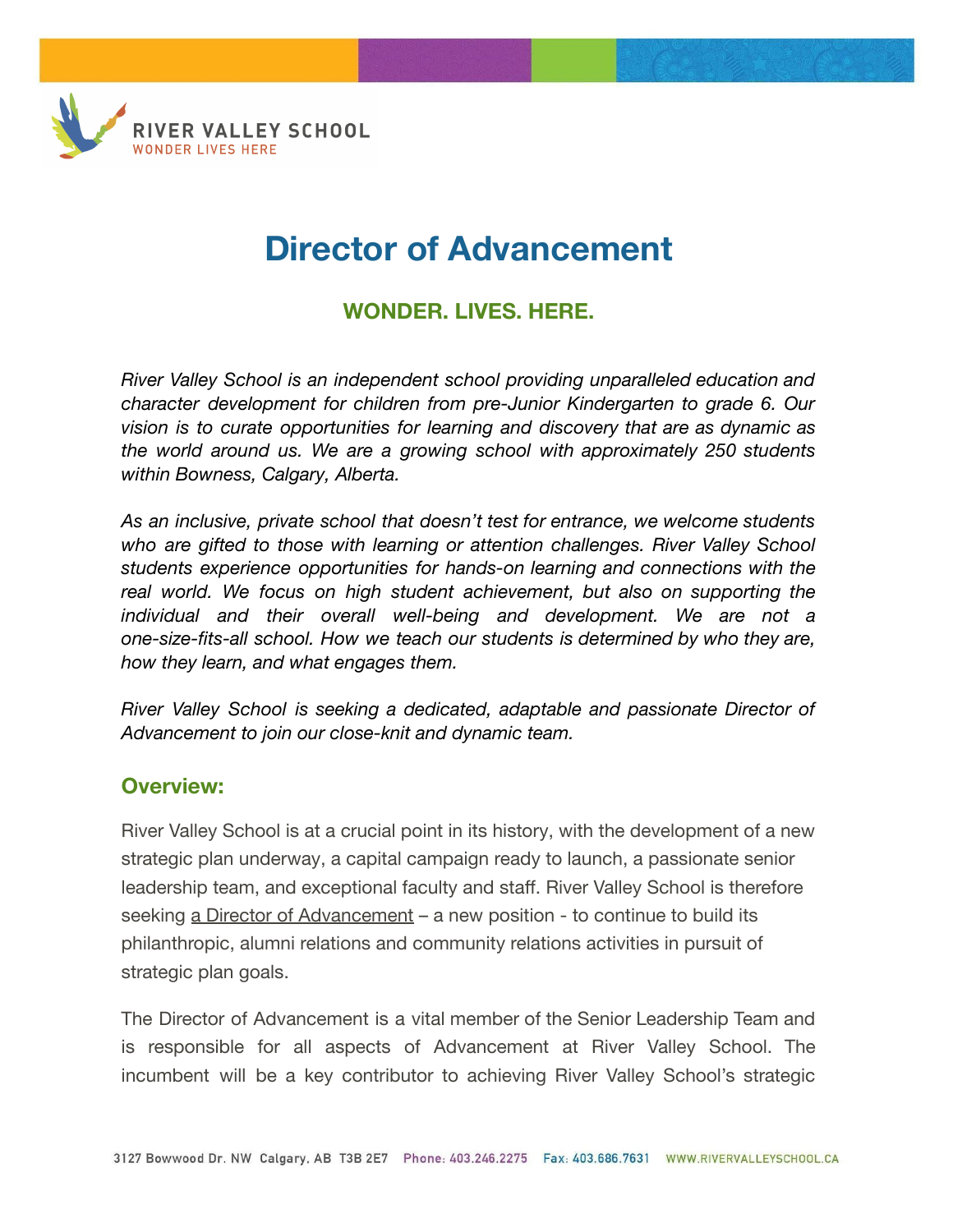

priorities by working collaboratively with other stakeholders in implementing and fostering a supportive and inclusive work environment.

The Director of Advancement will be an outstanding ambassador for RVS and represent the school as a senior member of RVS leadership at advancement and community relations forums.

Reporting directly to the Head of School the Director of Advancement is bound by standards of conduct expected of a caring, knowledgeable, and reasonable adult who is in the presence of students or children. Actions must be bound in moral, ethical, and legal considerations regarding their obligation to students, parents, administrators, school authorities, communities, and society at large. We expect you to acknowledge these obligations and act accordingly.

## **Director of Advancement Responsibilities**

This newly created position is an incredible opportunity for an experienced professional who is keen to build and strengthen a program with tremendous potential. An energetic and driven individual with a passion for education will see this position as an opportunity to:

- Take ownership of an emerging advancement program
- Work with a passionate Head and leadership team and student families
- Craft the Advancement plan based on fulfilling the new Strategic Plan goals
- Leverage keen family interests in strengthening the success of the school
- Set the stage for ongoing and future capital enhancements and projects, including possible capital and/or comprehensive campaign(s)

A key collaborator across school areas, the Director of Advancement works closely with the Head of School, the Board of Governors, volunteer committees and the Senior Leadership Team in growing and nurturing the culture of philanthropy in the school community. The Director will work alongside the Directors of Marketing and Communications, Enrolment Management and Finance and will represent the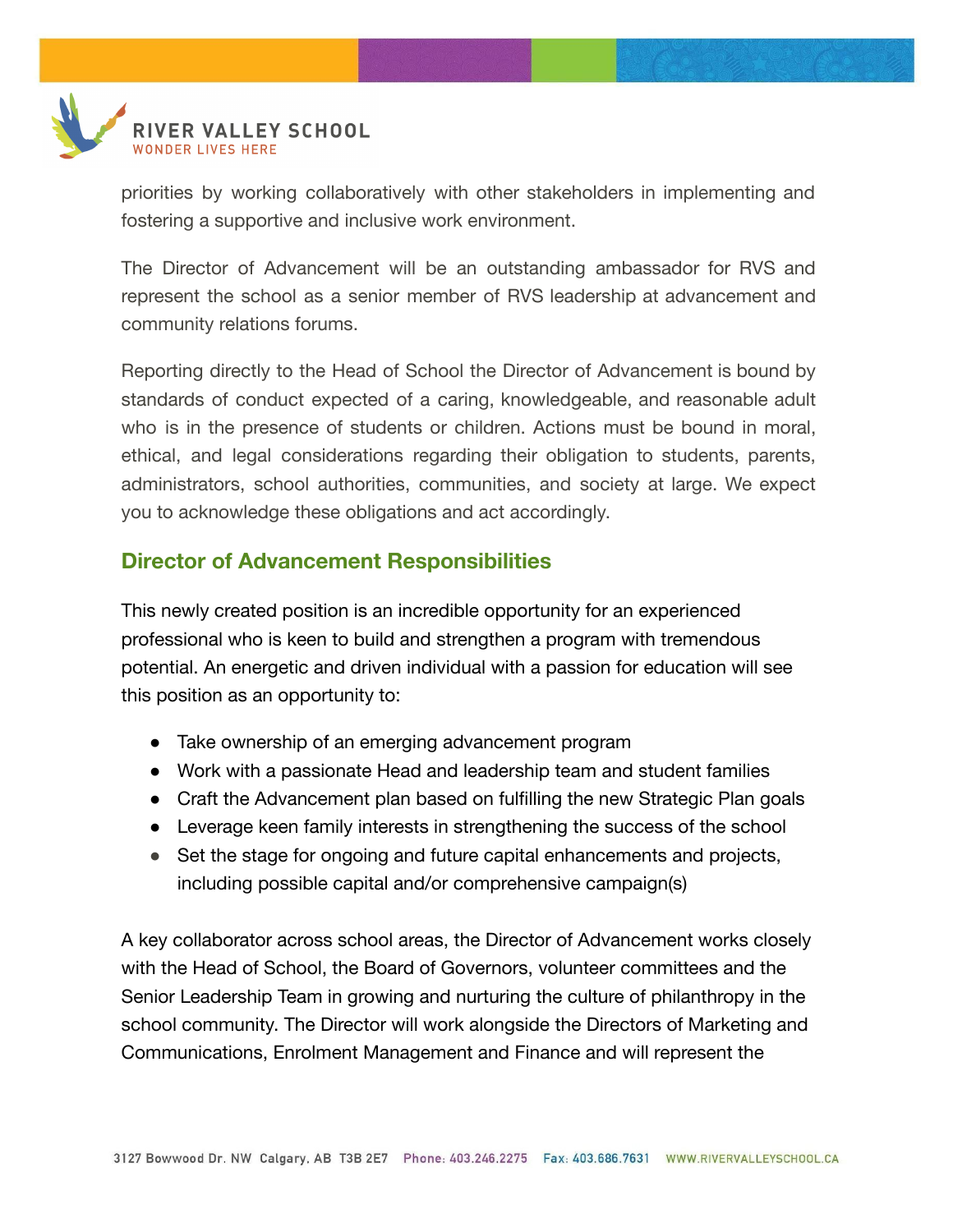

school at a variety of events and activities within and outside of the River Valley School community.

More specifically, the Director will:

## **Fund-raising**

- Design, implement, and manage, in collaboration with the Head of School, a comprehensive development program to successfully raise annual, capital, student award and endowment funding
- Research and produce proposals for potential donors and negotiate and prepare subsequent donation agreements.
- Develop and cultivate relationships with the school's top prospects
- Support and guide the Head of School's Advancement activities
- Lead all strategies, planning, and execution of River Valley School's major fundraising campaigns, including case development, volunteer recruitment and training, donor engagement, and external consultant relationships as necessary
- Develop appropriate and effective donor stewardship and recognition strategies and activities
- Develop meaningful and warm relationships with the River Valley School staff and faculty, working to ensure a culture of philanthropy and transparency in fundraising efforts, goals, and needs
- Ensure River Valley School has a robust and effective donor prospect research program
- Establish and monitor performance metrics, including fundraising activity and financial targets
- Develop planned giving opportunities, including overseeing, managing, and/or planning advancement events
- Explore new best practices and fundraising trends and opportunities, and their applicability to River Valley School
- Maintain accountability standards to donors and ensure compliance with code of ethical principles and standards of professional conduct for fundraising executives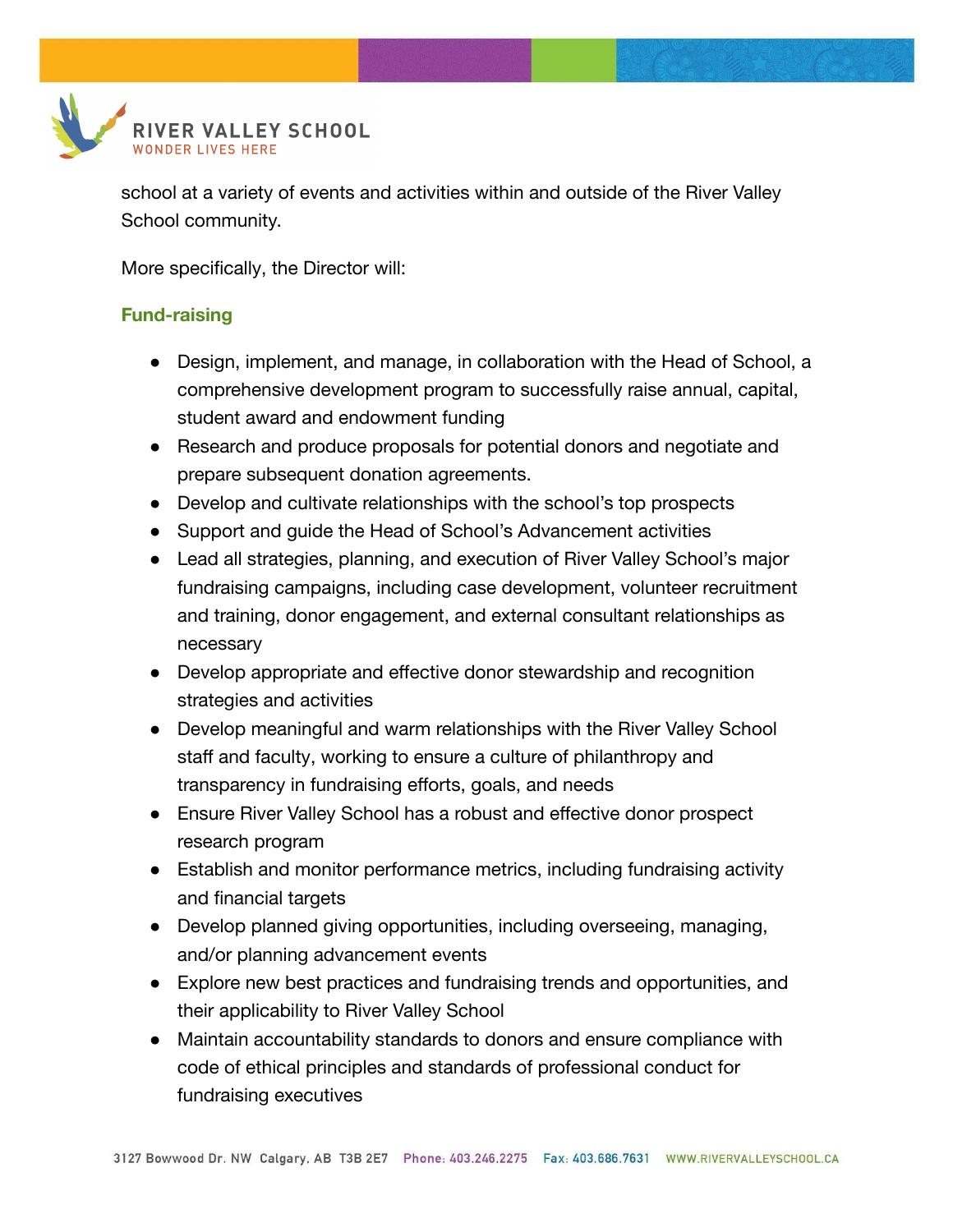

#### **Alumni Relations**

- Work closely with the Director of Enrolment Management to develop and implement an Alumni Relations program,
- Play a leadership role fostering collaborations between alumni families and internal partners to optimize alumni engagement with the school
- Encourage alumni engagement as volunteers and as contributors to the school and explore ways to leverage opportunities for the school's graduates through the alumni network

### **School Leadership**

- Embrace the mission and daily experience of River Valley School, becoming familiar with the school's history, and living its vision, mission and values
- Assist with the collaborative development of institutional messaging on a broad range of topics to internal and external audiences (employees, students, alumni, community stakeholders, corporate partners, etc.) to create positive awareness of and support for RVS and its mission. Acts as an advocate and champion of River Valley School's values, and principles of diversity, equity, and inclusion
- As a member of the school's Leadership Team, participates in the overall leadership and management of River Valley School
- Collaborate on advancement marketing and promotion strategies with the Director of Marketing and Communications
- Partner to develop a strong fundraising brand, implement digital and analog fundraising tools, and engage the greater community through thoughtful and regular communications
- Represent the school on campus and in the community to build a strong network of philanthropic support
- Work closely and in concert with the Director of Enrolment Management to engage new families when they join the River Valley School community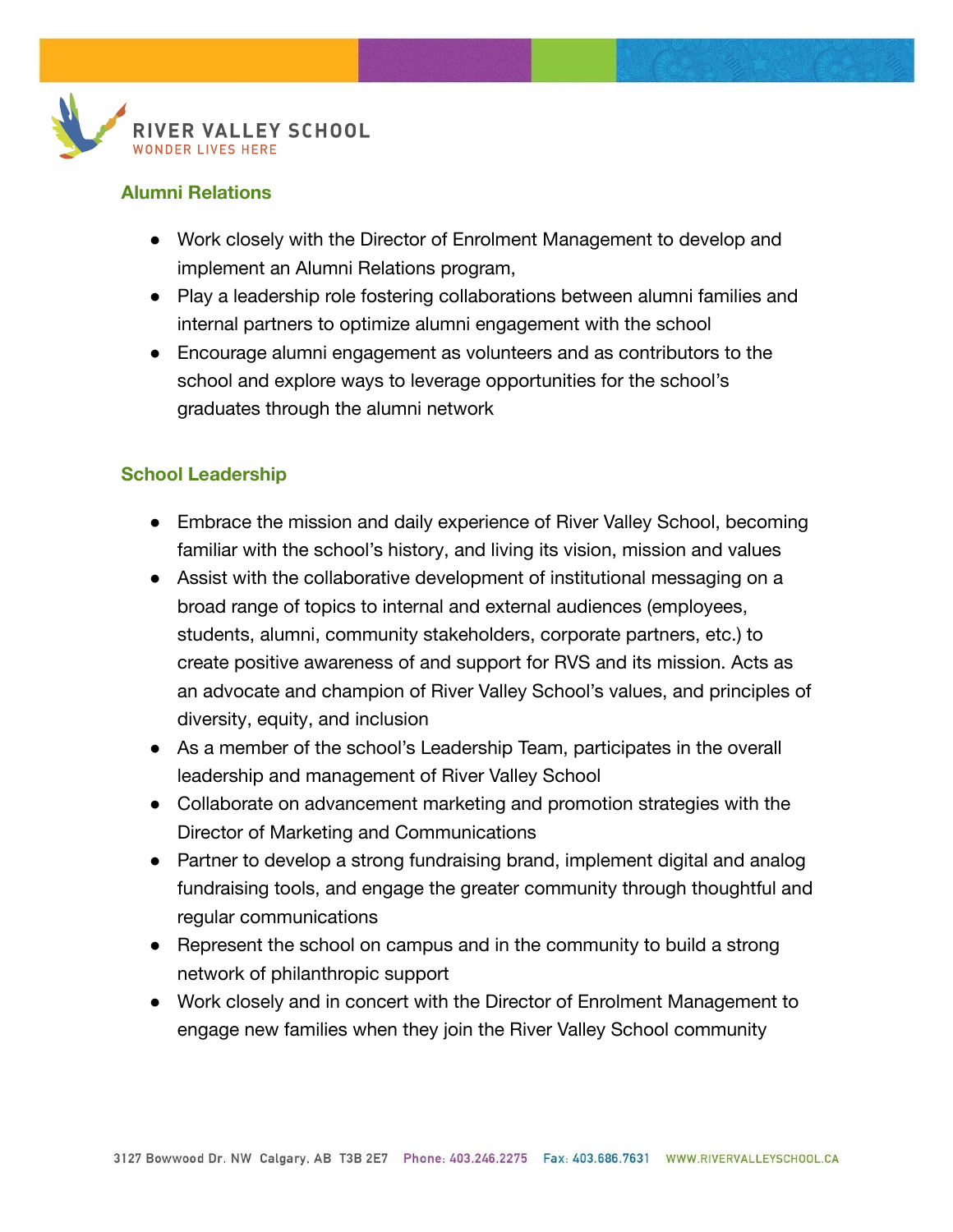

### **Administration**

- Create and manage the advancement budget in coordination with the Director of Finance and Head of School
- Work with the administration team to ensure the integrity of the school's database
- Assume responsibility for all administrative aspects of giving including receipting and donor payments, delegating to team members and partnering with the Director of Finance as required
- Ensure appropriate policies and procedures are in place and compliance with all relevant regulations and laws

# **QUALIFICATIONS**

River Valley School is seeking a candidate with significant experience in a fundraising leadership role, ideally in an independent school or not-for- profit organization. Knowledge of the independent school culture and environment, and/or a willingness to embrace them are strongly valued. The ideal candidate will have demonstrated the ability to establish, develop, and maintain meaningful and authentic relationships with prospects, donors, parents, alumni, volunteers, and other constituents to strengthen relationships and grow financial support. They will be a self-starter and have demonstrated experience building a program to success, through strategic planning and thoughtful execution. Credible leadership in creating and promoting a culture of philanthropy is highly sought and extensive knowledge of Canadian fundraising principles and best practices is a strong asset.

In addition, the successful candidate will possess:

● An undergraduate degree in: Commerce, Business Administration, Communications or a related field from a recognized post-secondary institution. A certificate in Fund Raising Management is considered an asset.